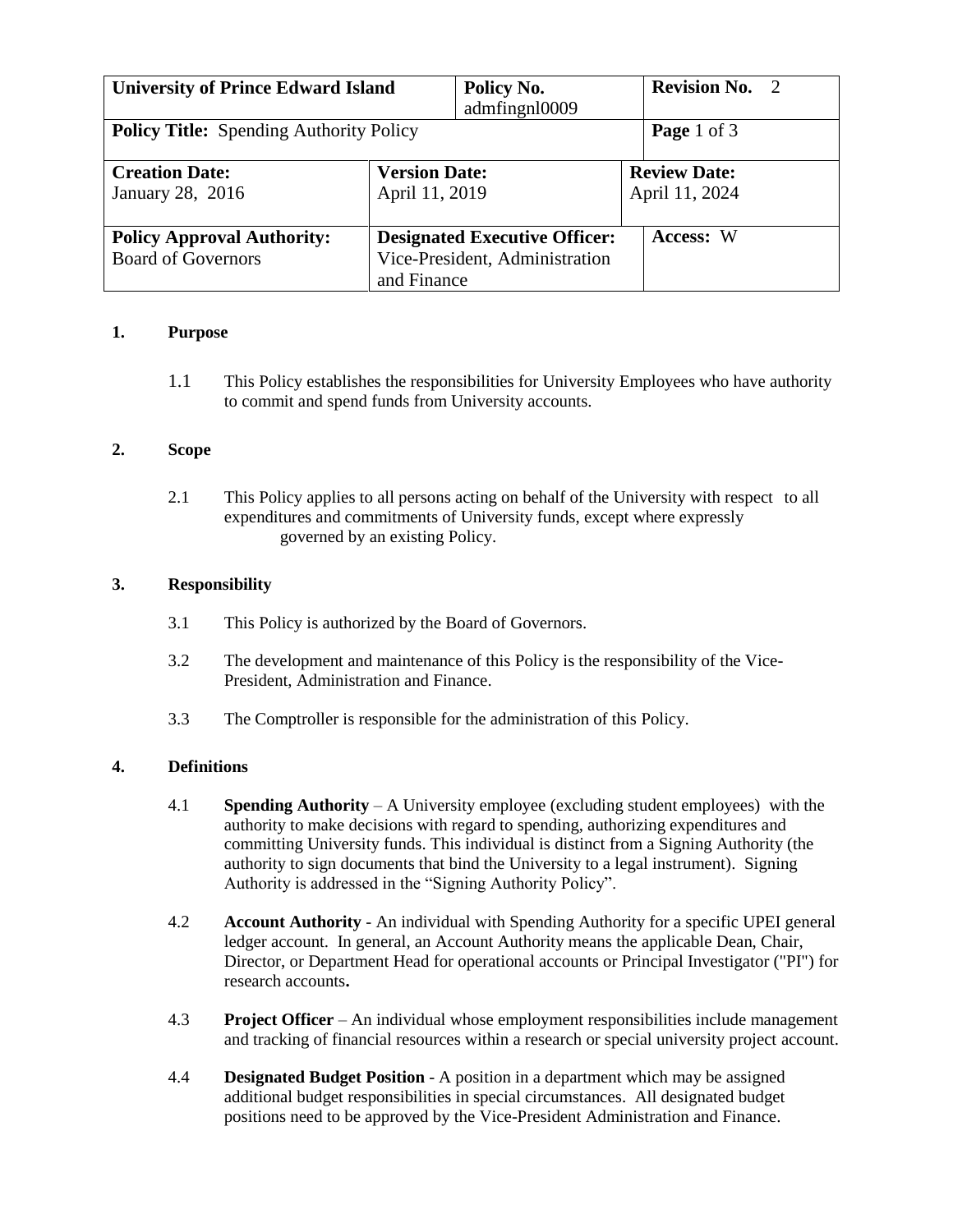- 4.5 **Other University Officer** Any university employee who is not otherwise defined in this policy that may be delegated spending authority by an Account Authority. In general, this can include administrative assistants, departmental faculty, and other project staff. This category does not include student employees.
- 4.6 **One-Over-One Authorization** means the Spending Authority must be at least one administrative level higher than the identified employee.

### **5. Spending Authority**

- 5.1 All expenditures, requisitions and commitments of University funds shall be approved by the appropriate Spending Authority as set out in this Policy.
- 5.2 The Spending Authority shall be the individual responsible for authorizing the University expenditures or commitment of University funds determined according to the following table:

| <b>Maximum Value of</b> | <b>Spending Authority</b>                   |  |
|-------------------------|---------------------------------------------|--|
| <b>Transaction</b>      |                                             |  |
| \$1,000,000             | President                                   |  |
|                         | Vice-President, Academic & Research,        |  |
| \$500,000               | Vice-President, Administration & Finance    |  |
| \$100,000               | <b>Account Authority</b>                    |  |
| \$5,000                 | Project Officer, Designated Budget Position |  |
|                         |                                             |  |
| \$2,000                 | Other University Officer                    |  |

Any expenditure greater than \$1,000,000 requires approval by the Board of Governors before a commitment can be made.

- 5.3 Reimbursement to an employee or payment to a third party in relation to employee expenses is subject to One-Over-One Authorization as defined in Section 4.6.
- 5.4 The Spending Authority responsibilities include:
	- 5.4.1 Verifying receipt of goods or services;
	- 5.4.2 Verifying that goods or services have not been previously invoiced and/or paid;
	- 5.4.3 Ensuring the request for payment is accurate;
	- 5.4.4 Assigning the appropriate account code and providing authorization to pay;
	- 5.4.5 Ensuring there is appropriate supporting documentation;
	- 5.4.6 Ensuring One-Over-One Authorization when reimbursing an employee;
	- 5.4.7 Ensuring the current expenditures will not result in other significant costs and obligations to the University.